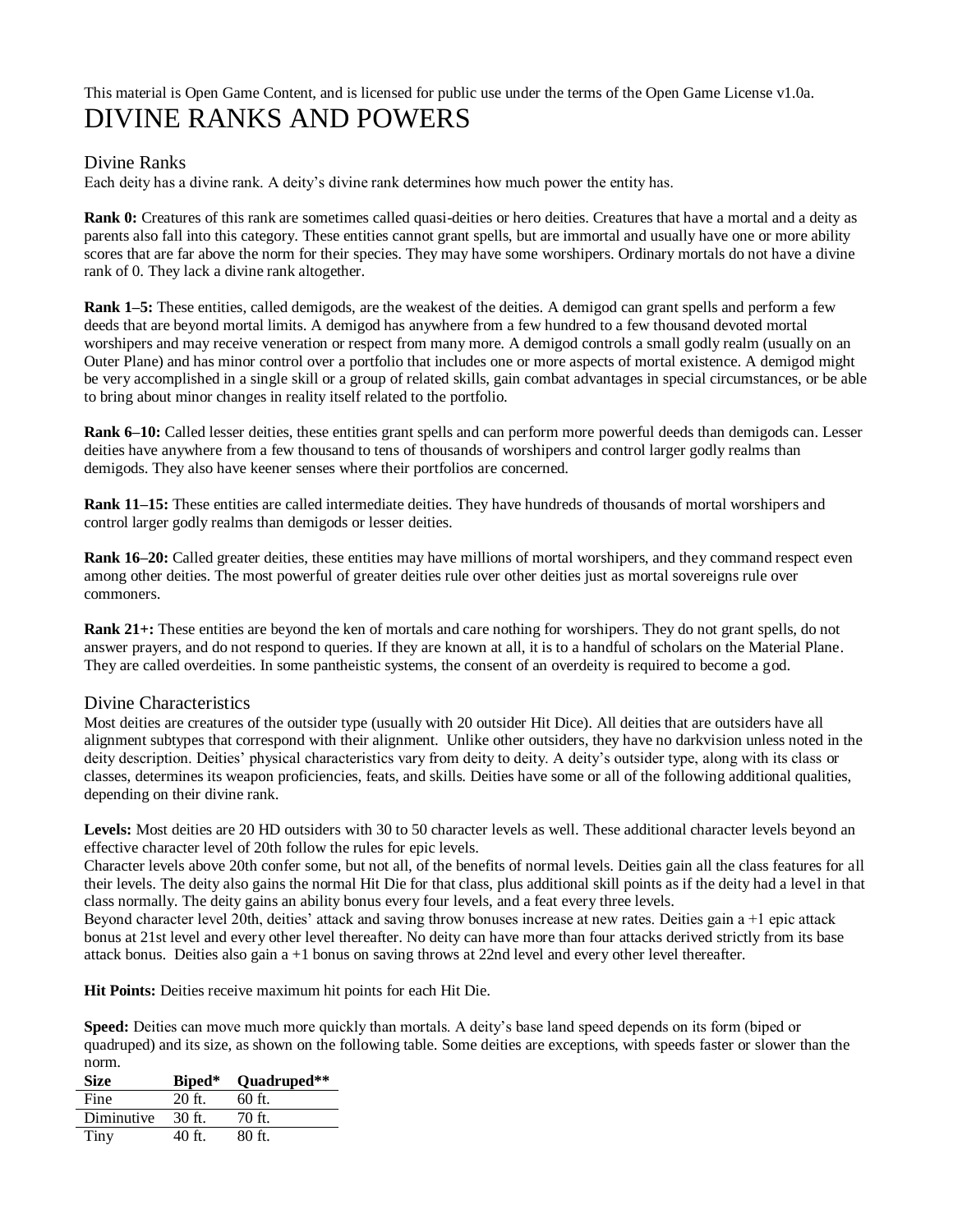| Small                                | 50 ft.    | 90 ft.    |
|--------------------------------------|-----------|-----------|
| Medium                               | 60 ft.    | $100$ ft. |
| Large                                | 80 ft.    | 120 ft.   |
| Huge                                 | $100$ ft. | 140 ft.   |
| Gargantuan                           | 120 ft.   | 160 ft.   |
| Colossal                             | 140 ft.   | 180 ft.   |
| *Or any form with two or fewer legs. |           |           |

\*\*Or any form with three or more legs.

Note: Use the Biped column for burrow and swim speeds for all deities regardless of form. Use half the value in the Biped column for climb speeds for all deities. Use twice the value in the Quadruped column for fly speeds for all deities capable of flying.

**Armor Class:** A field of divine energy encompasses a deity's body, granting it a divine Armor Class bonus equal to its divine rank. This bonus stacks with all other Armor Class bonuses and is effective against touch attacks and incorporeal touch attacks.

Most deities (all those with 20 outsider Hit Dice) have a natural armor bonus of their divine rank +13. All deities also have a deflection bonus to their AC equal to their Charisma bonus (if any).

Deities who aren't outsiders have their normal natural armor bonus + their divine rank.

Many deities have other Armor Class bonuses as noted in their individual descriptions.

**Attacks:** A deity's Hit Dice and type and character level determine its base attack bonus. In addition to the figures for weapon attacks, this section of the statistics block also includes melee touch attack and ranged touch attack bonuses, to be used when the deity casts a spell or uses a spell-like ability that requires a touch attack to affect its target. A deity gets its divine rank as a divine bonus on all attack rolls. Deities of rank 1 or higher do not automatically fail on a natural attack roll of 1.

*Bypassing Damage Reduction:* As outsiders with alignment subtypes, the natural attacks of deities, as well as any weapons they wield, are considered aligned the same as the deity for the purposes of bypassing damage reduction.

**Always Maximize Roll:** Greater deities (rank 16–20) automatically get the best result possible on any check, saving throw, attack roll, or damage roll. Calculate success, failure, or other effects accordingly. When a greater deity makes a check, attack, or save assume a 20 was rolled and calculate success or failure from there. A d20 should still be rolled and used to check for a threat of a critical hit. This quality means that greater deities never need the Maximize Spell feat, because their spells have maximum effect already.

**Saving Throws:** A deity's outsider Hit Dice and character level determine its base saving throw bonuses. A deity gets its divine rank as a divine bonus on all saving throws. Deities of rank 1 or higher do not automatically fail on a natural saving throw roll of 1.

**Checks:** A deity gets its divine rank as a divine bonus on all skill checks, ability checks, caster level checks, and turning checks. Lesser deities (rank 6–10) may take 10 on any check, provided they need to make a check at all. Intermediate and greater deities (rank 11–20) always get a result of 20 on any check, provided they need to make a check at all. *Deities and Synergy Bonuses*: For every 20 extra ranks a deity has in a skill, the deity's synergy bonus from the skill (if any) increases by +2.

**Immunities:** Deities have the following immunities. Individual deities may have more immunities. Unless otherwise indicated, these immunities do not apply if the attacker is a deity of equal or higher rank.

*Transmutation:* A deity is immune to polymorphing, petrification, or any other attack that alters its form. Any shape-altering powers the deity might have work normally on itself.

*Energy Drain, Ability Drain, Ability Damage:* A deity is not subject to energy drain, ability drain, or ability damage. *Mind-Affecting Effects:* A deity is immune to mind-affecting effects (charms, compulsions, phantasms, patterns, and morale effects).

*Energy Immunity:* Deities of rank 1 or higher are immune to electricity, cold, and acid, even if the attacker is a deity of higher divine rank. Some deities have additional energy immunities.

Deities of rank 1 or higher are immune to disease and poison, stunning, sleep, paralysis, and death effects, and disintegration. Deities of rank 6 or higher are immune to effects that imprison or banish them. Such effects include *banishment, binding, dimensional anchor, dismissal, imprisonment, repulsion, soul bind, temporal stasis, trap the soul,* and turning and rebuking.

**Damage Reduction:** A deity has damage reduction as shown below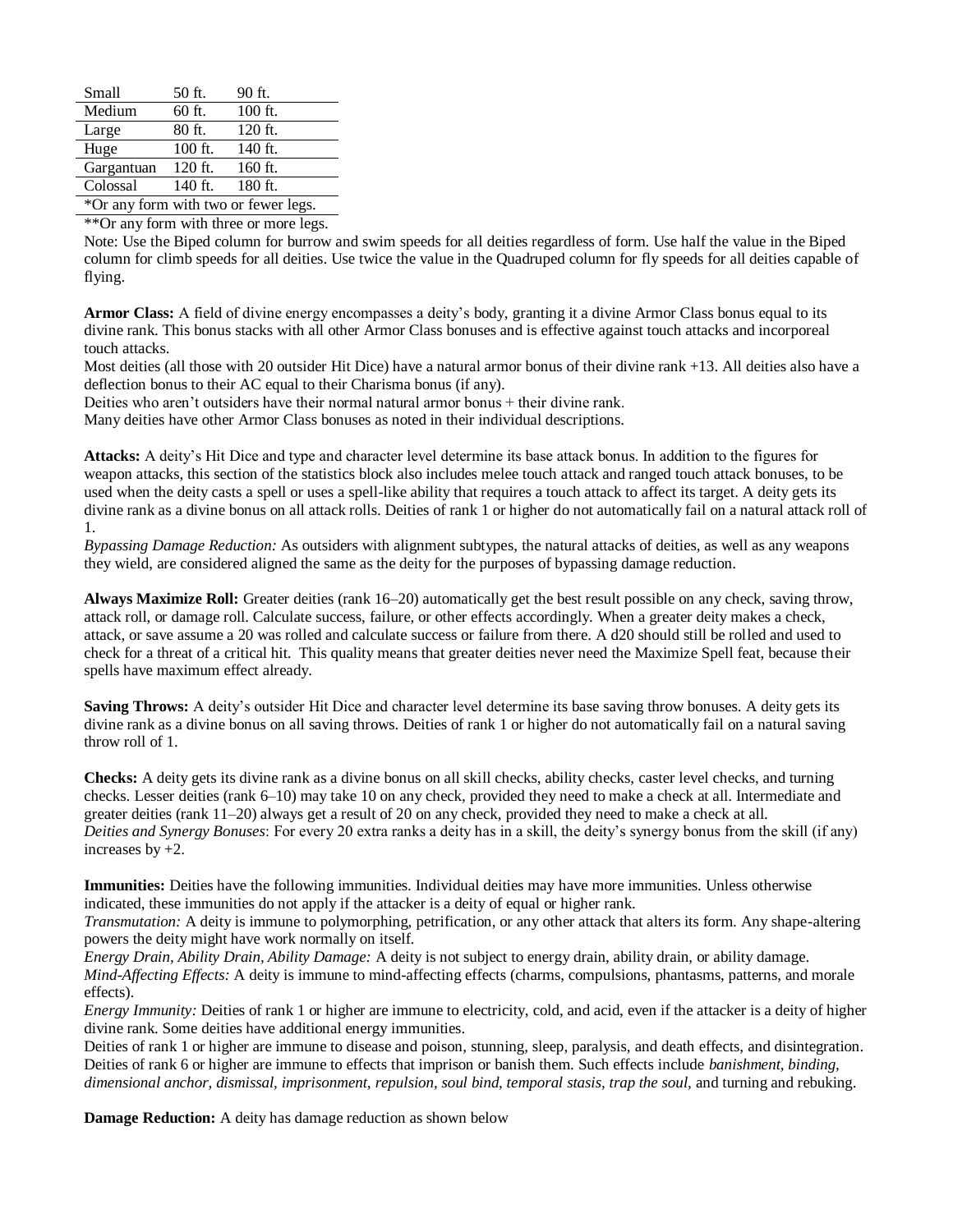| <b>Divine Rank</b>         | <b>Damage Reduction</b> |
|----------------------------|-------------------------|
| Quasi-deity (0)            | $10$ /epic              |
| Demigod $(1-5)$            | $15$ /epic              |
| Lesser deity $(11-15)$     | $20$ /epic              |
| Intermediate deity (11-15) | $25$ /epic              |
| Greater deity (16-20)      | 30/epic                 |

If the deity also has damage reduction from another source this damage reduction does not stack with the damage reduction granted by divine ranks. Instead, the deity gets the benefit of the best damage reduction in a given situation. Whenever a deity has a second kind of damage reduction that might apply to an attack, that damage reduction is listed in parentheses after the damage reduction entry in the deity's statistics block.

**Resistances:** All deities have at least the following resistances. Individual deities may have additional resistances. *Energy Resistance:* A deity has fire resistance of  $5 +$  its divine rank. *Spell Resistance:* A deity has spell resistance of 32 + its divine rank.

**Salient Divine Abilities**: Every deity of rank 1 or higher has at least one additional power, called a salient divine ability, per divine rank (see Salient Divine Abilities).

**Domain Powers:** A deity of rank 1 or higher can use any domain power it can grant a number of times per day equal to its divine rank (if the power normally can be used more often than that, the deity gets the greater number of uses). If a domain power is based on a cleric's level (or one-half a cleric's level), a deity with no cleric levels has an effective cleric level equal to the deity's divine rank (or one-half the deity's divine rank) for this purpose.

**Spell-Like Abilities:** A deity can use any domain spell it can grant as a spell-like ability at will. The deity's effective caster level for such abilities is  $10 +$  the deity's divine rank. The saving throw DC for such abilities is  $10 +$  the spell level + the deity's Charisma bonus (if any) + the deity's divine rank.

**Immortality:** All deities (even those of rank 0) are naturally immortal and cannot die from natural causes. Deities do not age, and they do not need to eat, sleep, or breathe. The only way for a deity to die is through special circumstances, usually by being slain in magical or physical combat. Deities of rank 1 or higher are not subject to death from massive damage.

**Senses:** Deities of rank 1 or higher have incredibly sensitive perception. Such a deity's senses (including darkvision and lowlight vision, if the deity has them) extend out to a radius of one mile per divine rank. Perception is limited to the senses a deity possesses. A deity cannot see through solid objects without using its remote sensing ability or some sort of x-ray vision power.

*Remote Sensing:* As a standard action, a deity of rank 1 or higher can perceive everything within a radius of one mile per rank around any of its worshipers, holy sites, or other objects or locales sacred to the deity. This supernatural effect can also be centered on any place where someone speaks the deity's name or title for up to 1 hour after the name is spoken, and at any location when an event related to the deity's portfolio occurs.The remote sensing power can cross planes and penetrate any barrier except a divine shield (described in Salient Divine Abilities) or an area otherwise blocked by a deity of equal or higher rank. Remote sensing is not fooled by *misdirection* or *nondetection* or similar spells, and it does not create a magical sensor that other creatures can detect. A deity can extend its senses to two or more remote locations at once (depending on divine rank) and still sense what's going on nearby.

|           | <b>Divine Rank Remote Locations</b> |
|-----------|-------------------------------------|
| $1 - 5$   |                                     |
| $6 - 10$  |                                     |
| $11 - 15$ | 10                                  |
| $16 - 20$ | 20                                  |

Once a deity chooses a remote location to sense, it automatically receives sensory information from that location until it chooses a new location to sense, or until it can't sense the location.

*Block Sensing:* As a standard action, a deity of rank 1 or higher can block the sensing ability of other deities of its rank or lower. This power extends for a radius of one mile per rank of the deity, or within the same distance around a temple or other locale sacred to the deity, or the same distance around a portfolio-related event. The deity can block two remote locations at once, plus the area within one mile of itself. The blockage lasts 1 hour per divine rank.

**Portfolio:** Every deity of rank 1 or higher has at least limited knowledge and control over some aspect of mortal existence. A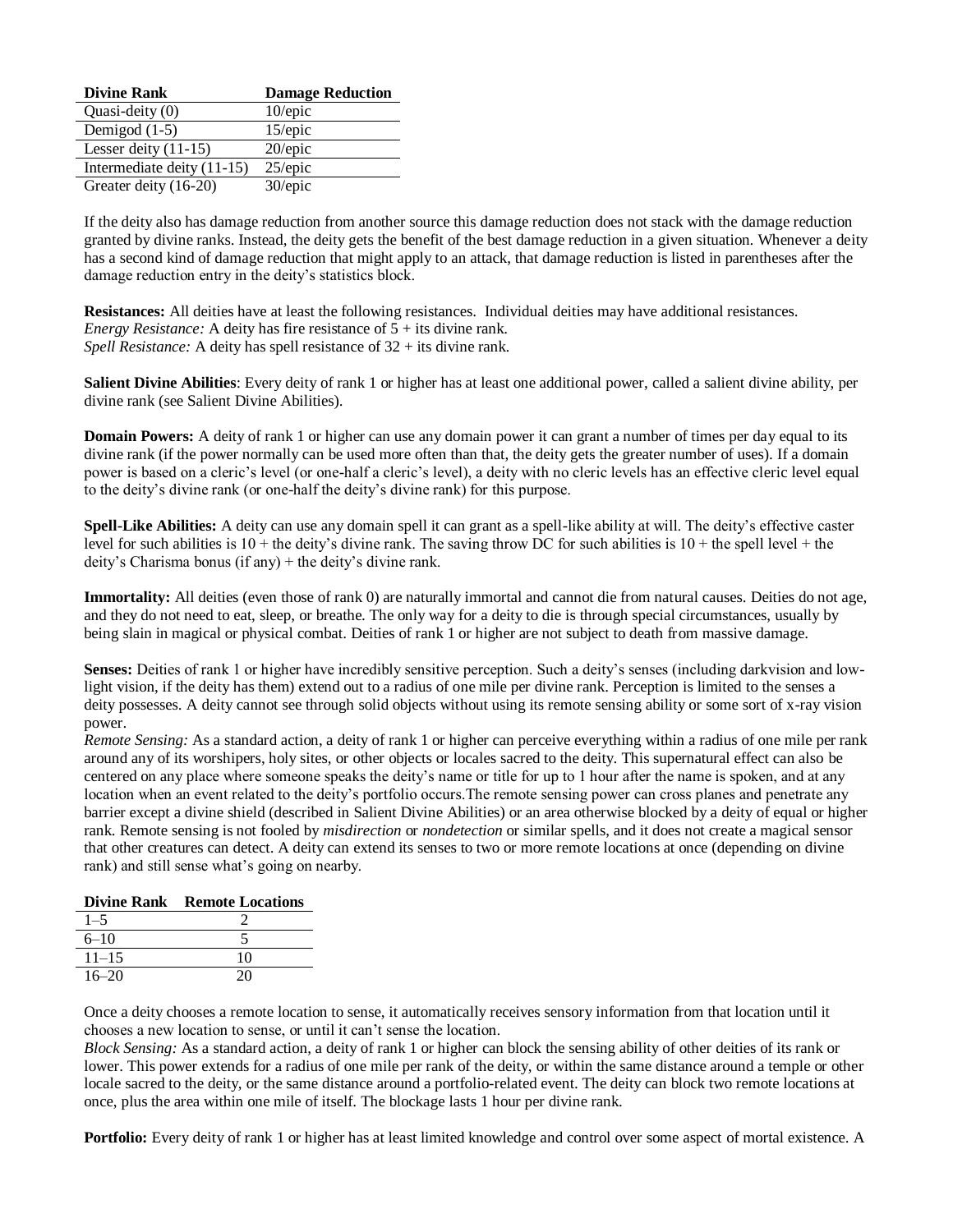deity's connection to its portfolio gives it a number of powers.

*Portfolio Sense:* Demigods have a limited ability to sense events involving their portfolios. They automatically sense any event that involves one thousand or more people. The ability is limited to the present. Lesser deities automatically sense any event that involves their portfolios and affects five hundred or more people. Intermediate deities automatically sense any event that involves their portfolios, regardless of the number of people involved. In addition, their senses extend one week into the past for every divine rank they have. Greater deities automatically sense any event that involves their portfolios, regardless of the number of people involved. In addition, their senses extend one week into the past and one week into the future for every divine rank they have. When a deity senses an event, it merely knows that the event is occurring and where it is. The deity receives no sensory information about the event. Once a deity notices an event, it can use its remote sensing power to perceive the event.

**Automatic Actions:** When performing an action within its portfolio, a deity can perform any action as a free action, as long as the check DC is equal to or less than the number on the table below. The number of free actions a deity can perform each round is also determined by the deity's divine rank.

|                    | <b>Maximum DC</b> for   | <b>Free Actions</b> |
|--------------------|-------------------------|---------------------|
| <b>Divine Rank</b> | <b>Automatic Action</b> | per Round           |
| $1 - 5$            |                         |                     |
| $6 - 10$           |                         |                     |
| $11 - 15$          | 25                      |                     |
| $16 - 20$          |                         |                     |

**Create Magic Items:** A deity of rank 1 or higher can create magic items related to its portfolio without any requisite item creation feat, provided that the deity possesses all other prerequisites for the item. The maximum item value a deity can create is a function of its divine rank (see the table below). The item's cost and creation time remain unchanged, but the deity is free to undertake any activity when not laboring on the item.

**Divine Rank Maximum Market Price**

| $1 - 5$   | $4,500$ gp                      |
|-----------|---------------------------------|
| $6 - 10$  | $30,000$ gp                     |
| $11 - 15$ | 200,000 gp (any nonartifact)    |
| $16 - 20$ | No maximum (including artifact) |

If a deity has the item creation feat pertaining to the item it wishes to create, the cost (in gold and XP) and creation times are halved.

**Divine Aura:** The mere presence of a deity of rank 1 or higher can deeply affect mortals and beings of lower divine rank. All divine aura effects are mind-affecting, extraordinary abilities. Mortals and other deities of lower rank can resist the aura's effects with successful Will saves; the DC is 10 + the deity's rank + the deity's Charisma modifier. Deities are immune to the auras of deities of equal or lower rank. Any being who makes a successful saving throw against a deity's aura power becomes immune to that deity's aura power for one day. Divine aura is an emanation that extends around the deity in a radius whose size is a function of divine rank. The deity chooses the size of the radius and can change it as a free action. If the deity chooses a radius of 0 feet, its aura power effectively becomes non-functional. When two or more deities' auras cover the same area, only the aura that belongs to the deity with the highest rank functions. If divine ranks are equal, the auras coexist.

|           | Divine Rank Divine Aura Size |
|-----------|------------------------------|
| $1 - 5$   | 10 ft./ $rank$               |
| $6 - 10$  | 100 ft./ $rank$              |
| $11 - 15$ | $100$ ft./rank               |
| $16 - 20$ | 1 mile/rank                  |

The deity can make its own worshipers, beings of its alignment, or both types of individuals immune to the effect as a free action. The immunity lasts one day or until the deity dismisses it. Once affected by an aura power, creatures remain affected as long as they remain within the aura's radius. The deity can choose from the following effects each round as a free action. *Daze:* Affected beings just stare at the deity in fascination. They can defend themselves normally but can take no actions. *Fright:* Affected beings become shaken and suffer a –2 morale penalty on attack rolls, saves, and checks. The merest glance or gesture from the deity makes them frightened, and they flee as quickly as they can, although they can choose the path of their flight.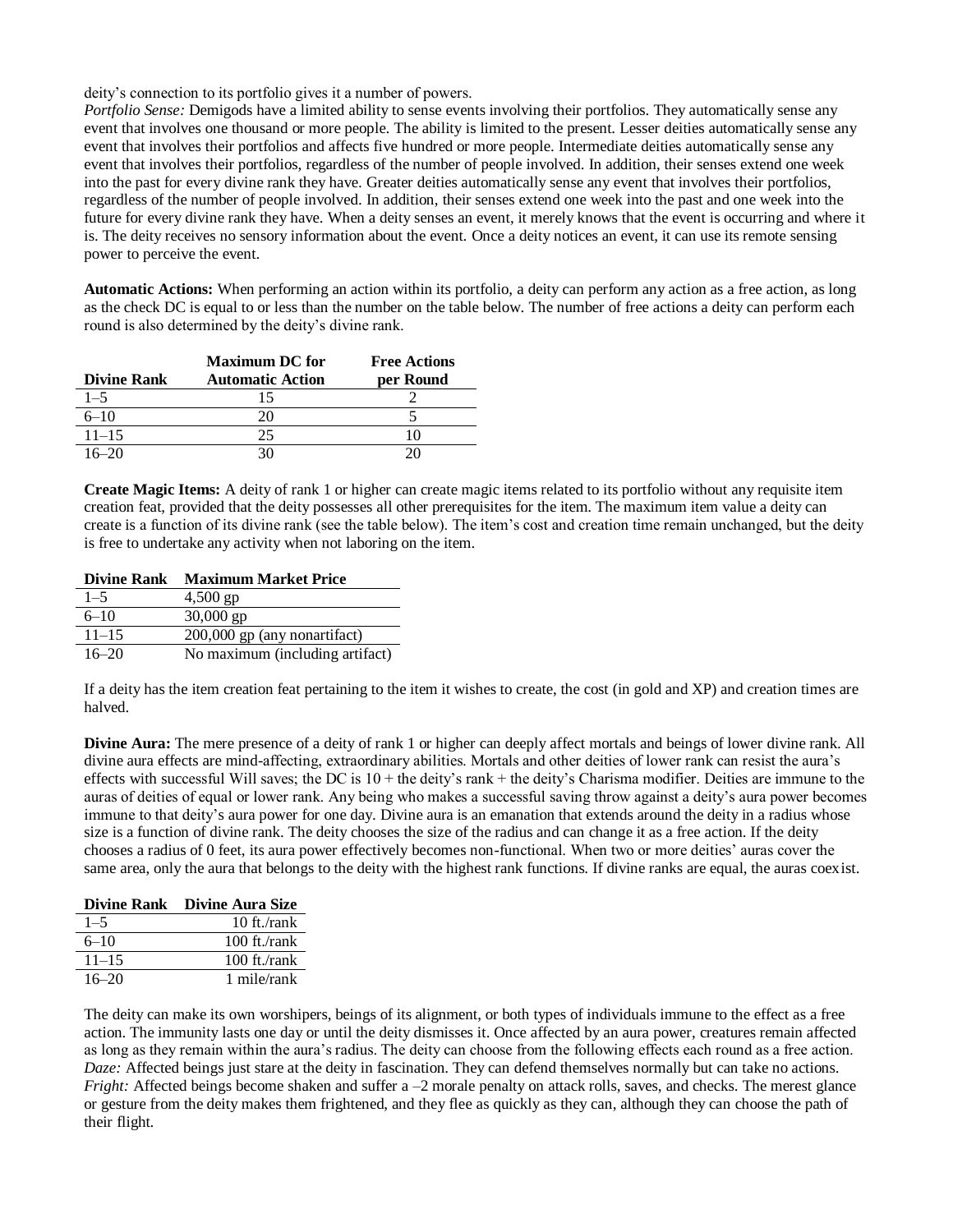*Resolve:* The deity's allies receive a +4 morale bonus on attack rolls, saves, and checks, while the deity's foes receive a -4 morale penalty on attack rolls, saves, and checks.

**Grant Spells:** A deity automatically grants spells and domain powers to mortal divine spellcasters who pray to it. Most deities can grant spells from the cleric spell list, the ranger spell list, and from three or more domains. Deities with levels in the druid class can grant spells from the druid spell list, and deities with paladin levels can grant spells from the paladin spell list. A deity can withhold spells from any particular mortal as a free action; once a spell has been granted, it remains in the mortal's mind until expended.

**Spontaneous Casting:** A deity of rank 1 or higher who has levels in a divine spellcasting class can spontaneously cast any spell it can grant.

**Communication:** A deity of rank 1 or higher can understand, speak, and read any language, including nonverbal languages. The deity can speak directly to any beings within one mile of itself per divine rank.

*Remote Communication:* As a standard action, a deity of rank 1 or higher can send a communication to a remote location. The deity can speak to any of its own worshipers, and to anyone within one mile per rank away from a site dedicated to the deity, or within one mile per rank away from a statue or other likeness of the deity. The creature being contacted can receive a telepathic message that only it can hear. Alternatively, the deity's voice can seem to issue from the air, the ground, or from some object of the deity's choosing (but not an object or locale dedicated to another deity of equal or higher rank than the deity who is speaking). In the latter case, anyone within earshot of the sound can hear it. The deity can send a manifestation or omen instead of a spoken or telepathic message. The exact nature of this communication varies with the deity, but it usually is some visible phenomenon. A deity's communication power can cross planes and penetrate any barrier. Once communication is initiated, the deity can continue communicating as a free action until it decides to end the communication. A deity can carry on as many remote communications at one time as it can remote sense at one time (see Remote Sensing, above).

**Godly Realm:** Each deity of rank 1 or higher has a location that serves as a workplace, personal residence, audience chamber, and sometimes as a retreat or fortress. A deity is at its most powerful within its godly realm. A deity has at least modest control over the environment within its realm, controlling the temperature and minor elements of the environment. The radius of this control is a function of the deity's rank and whether the realm is located on an Outer Plane or some other plane (including the Material Plane).

| <b>Divine Rank</b> | - Radius of Control – |                       |
|--------------------|-----------------------|-----------------------|
|                    | <b>Outer Plane</b>    | <b>Material Plane</b> |
| $1 - 5$            | $100$ ft./rank        | 100 ft./ $rank$       |
| $6 - 10$           | 1 mile                | $100$ ft./rank        |
| $11 - 15$          | 10 miles              | $100$ ft./rank        |
| $16 - 20$          | 100 miles             | $100$ ft./rank        |

Within this area, the deity can set any temperature that is normal for the plane where the realm is located (for the Material Plane, any temperature from  $-20^{\circ}$ F to 120 $^{\circ}$ F), and fill the area with scents and sounds as the deity sees fit. Sounds can be no louder than one hundred humans could make, but not intelligible speech or harmful sound. The deity's ability to create scents is similar. Deities of rank 6 or higher can create the sounds of intelligible speech. A demigod or lesser deity can erect buildings and alter the landscape, but must do so through its own labor, through magic, or through its divine powers. A deity of rank 6 or higher not only has control over the environment, but also controls links to the Astral Plane. Manipulating a realm's astral links renders teleportation and similar effects useless within the realm. The deity can designate certain locales within the realm where astral links remain intact. Likewise, the deity can block off the realm from planar portals or designate locations where portals are possible. A deity of rank 11 or higher can also apply the enhanced magic or impeded magic trait to up to four groups of spells (schools, domains, or spells with the same descriptor). The enhanced magic trait enables a metamagic feat to be applied to a group of spells without requiring higher-level spell slots. Many deities apply the enhanced magic trait to their domain spells, making them maximized (as the Maximize Spell feat) within the boundaries of their realm. The impeded magic trait doesn't affect the deity's spells and spell-like abilities.

In addition, a deity of rank 11 or higher can erect buildings as desired and alter terrain within ten miles to become any terrain type found on the Material Plane. These buildings and alterations are manifestations of the deity's control over the realm. A greater deity (rank 16 or higher) also can perform any one of the following acts:

• Change or apply a gravity trait within the realm.

- Change or apply an elemental or energy trait within the realm.
- Change or apply a time trait within the realm.

• Apply the limited magic trait to a particular school, domain, or spell descriptor within the area, preventing such spells and